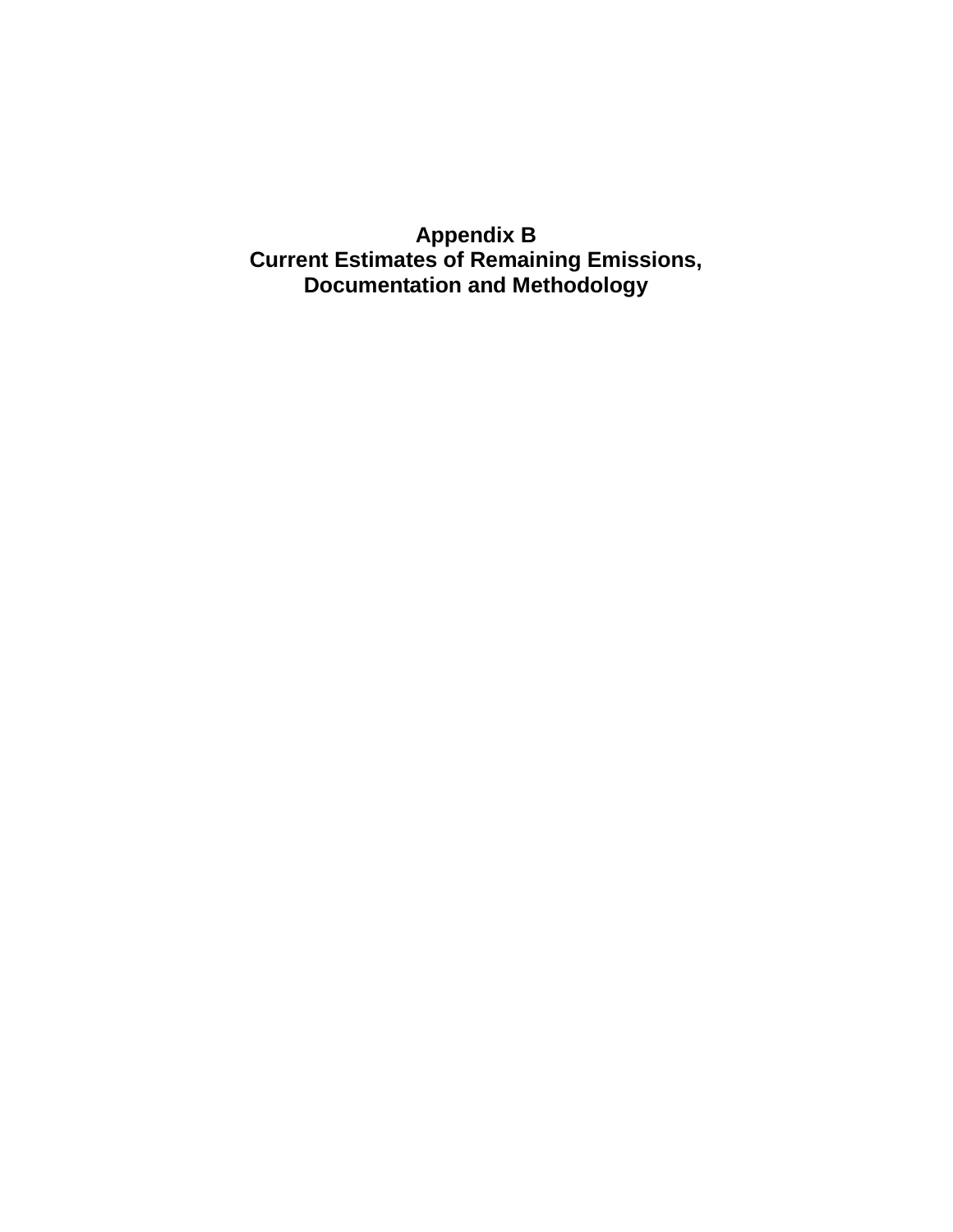Appendix B includes additional documentation and data supporting this proposed SIP Revision. It includes additional detail regarding the emissions accounting methodology and information on how ARB staff accounted for the impacts of the recession. This methodology is consistent with the methodology described in Appendix A and Appendix E of the ARB staff report "Progress Report on Implementation of PM2.5 State Implementation Plans (SIP) for the South Coast and San Joaquin Valley Air Basins and Proposed SIP Revisions" which was released to the public on March 29, 2011.

# **Current Estimates of Remaining Emissions**

| (Summer Season, tpd)             |      |      |      |      |      |      |      |
|----------------------------------|------|------|------|------|------|------|------|
| Category                         | 2002 | 2008 | 2011 | 2014 | 2017 | 2020 | 2023 |
| <b>Stationary &amp; Areawide</b> | 89   | 82   | 73   | 71   | 68   | 68   | 68   |
| On-road Mobile                   | 652  | 422  | 327  | 276  | 224  | 185  | 140  |
| Off-road Mobile                  | 283  | 225  | 191  | 185  | 187  | 176  | 170  |
| <b>Total Inventory</b>           | 1024 | 728  | 591  | 532  | 479  | 428  | 378  |

# **South Coast Air Basin Remaining NOx Emissions**

#### **South Coast Air Basin Remaining ROG Emissions** (Summer Season, tpd)

| Category                         | 2002 | 2008 | 2011 | 2014 | 2017 | 2020 | 2023 |
|----------------------------------|------|------|------|------|------|------|------|
| <b>Stationary &amp; Areawide</b> | 318  | 247  | 252  | 254  | 260  | 267  | 273  |
| On-road Mobile                   | 361  | 211  | 171  | 135  | 119  | 107  | 98   |
| Off-road Mobile                  | 202  | 174  | 156  | 146  | 141  | 140  | 142  |
| Total Inventorv                  | 881  | 632  | 580  | 535  | 520  | 514  | 513  |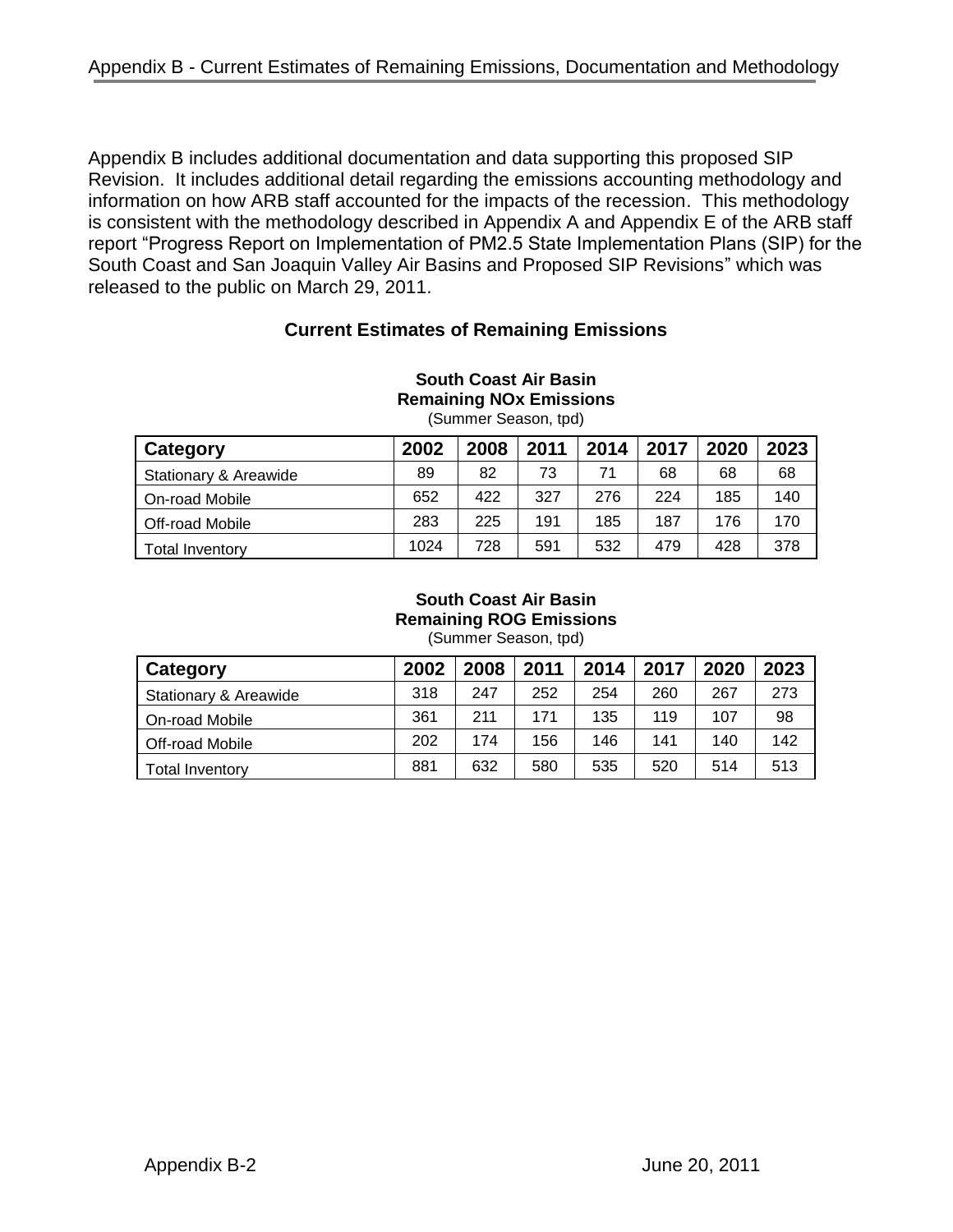# **Current Estimates of Remaining Emissions**

#### **San Joaquin Valley Remaining NOx Emissions**

(Summer Season, tpd)

| Category                         | 2002 | 2008 | 2011 | 2014 | 2017 | 2020 | 2023 |
|----------------------------------|------|------|------|------|------|------|------|
| <b>Stationary &amp; Areawide</b> | 101  | 76   | 68   | 57   | 55   | 53   | 53   |
| On-road Mobile                   | 312  | 229  | 183  | 153  | 115  | 91   | 69   |
| Off-road Mobile                  | 152  | 120  | 108  | 98   | 89   | 80   | 73   |
| Total Inventory                  | 565  | 425  | 359  | 307  | 259  | 225  | 195  |

#### **San Joaquin Valley Remaining ROG Emissions** (Summer Season, tpd)

| Category              | 2002 | 2008 | 2011 | 2014 | 2017 | 2020 | 2023 |
|-----------------------|------|------|------|------|------|------|------|
| Stationary & Areawide | 276  | 263  | 226  | 223  | 229  | 235  | 244  |
| On-road Mobile        | 110  | 78   | 66   | 50   | 43   | 39   | 37   |
| Off-road Mobile       | 71   | 67   | 62   | 59   | 57   | -57  | 57   |
| Total Inventory       | 457  | 408  | 354  | 331  | 329  | 331  | 339  |

# **SIP Accounting**

The Clean Air Act requires the use of air quality modeling to determine the "carrying capacity" or "SIP emissions target"; that is, the maximum allowable emission levels that the nonattainment area can accommodate while attaining the standard.

While the adopted SIP contains a list of category-specific measures with regulatory timelines and expected reductions, ARB's enforceable commitment is to meet the emission levels needed for attainment with sufficient aggregate emission reductions, including any from actual changes in emissions.

To track progress toward the emissions target, this report uses a simple emissions accounting approach that explicitly shows the impact of the recession and the benefit of the regulations ARB and the local air districts have approved since the ozone SIPs were adopted. The approach looks like: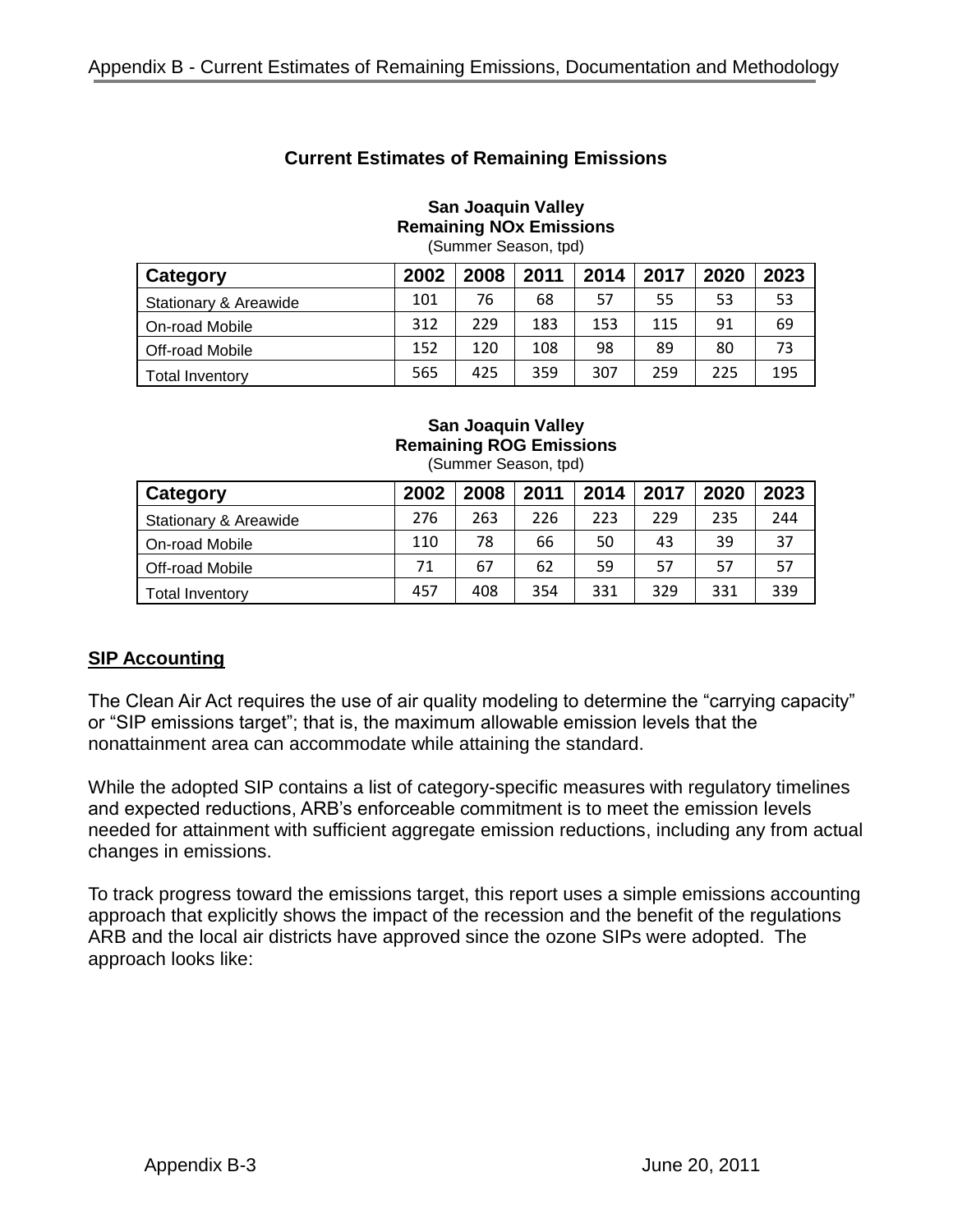*(Emissions Inventory) – (Emission Reductions Achieved) = (Remaining Emissions)*

Where:

|                                        | <i>Emissions Inventory</i> = Amount of ozone precursor emissions<br>in the SIP baseline                                                                                               |
|----------------------------------------|---------------------------------------------------------------------------------------------------------------------------------------------------------------------------------------|
| <b>Emission Reductions</b><br>Achieved | $=$ Amount of emissions that have been<br>reduced either through adopted<br>regulations or actual emission<br>decreases due to the recession                                          |
|                                        | Remaining Emissions = The ozone precursor emissions level<br>that is forecast to be<br>remaining in the attainment year with<br>the impacts of both regulations and the<br>recession. |

This approach keeps the focus on meeting the ultimate goal of the emissions target derived from air quality modeling. This approach also has the advantage of explicitly showing the impacts of both the regulatory actions and the recession.

### **Assessing the Impacts of the Recession on Goods Movement Related Emissions**

This section documents the methodologies used to account for the impacts of the economic recession on the emission inventories for trucks, in-use off-road equipment, ocean-going vessels, and cargo handling equipment. Links to more detailed information are provided.

### **General Methodology**

The economic recession officially started in December of 2007 and ended in June 2009. It was the most severe since the Great Depression and had a substantial impact on California industries. The emission inventories for trucks, in-use off-road equipment, ocean-going vessels, and cargo handling equipment have all been adjusted to reflect the recession's impact.

To adequately understand the impact of reduced activity on future emissions, staff developed both fast and slow recovery scenarios.

The fast recovery scenario assumes that total activity would return to projected historically average levels in 2017 and then grow at the historical average rate after that. This scenario is based on the Congressional Budget Office forecast which indicated that real gross domestic product at a nationwide level will converge with potential gross domestic product trends no later than 2015. Coupling this forecast with the assumption that California's recovery will lag the nation's by several years yielded the 2017 recovery date assumed for the fast recovery scenario.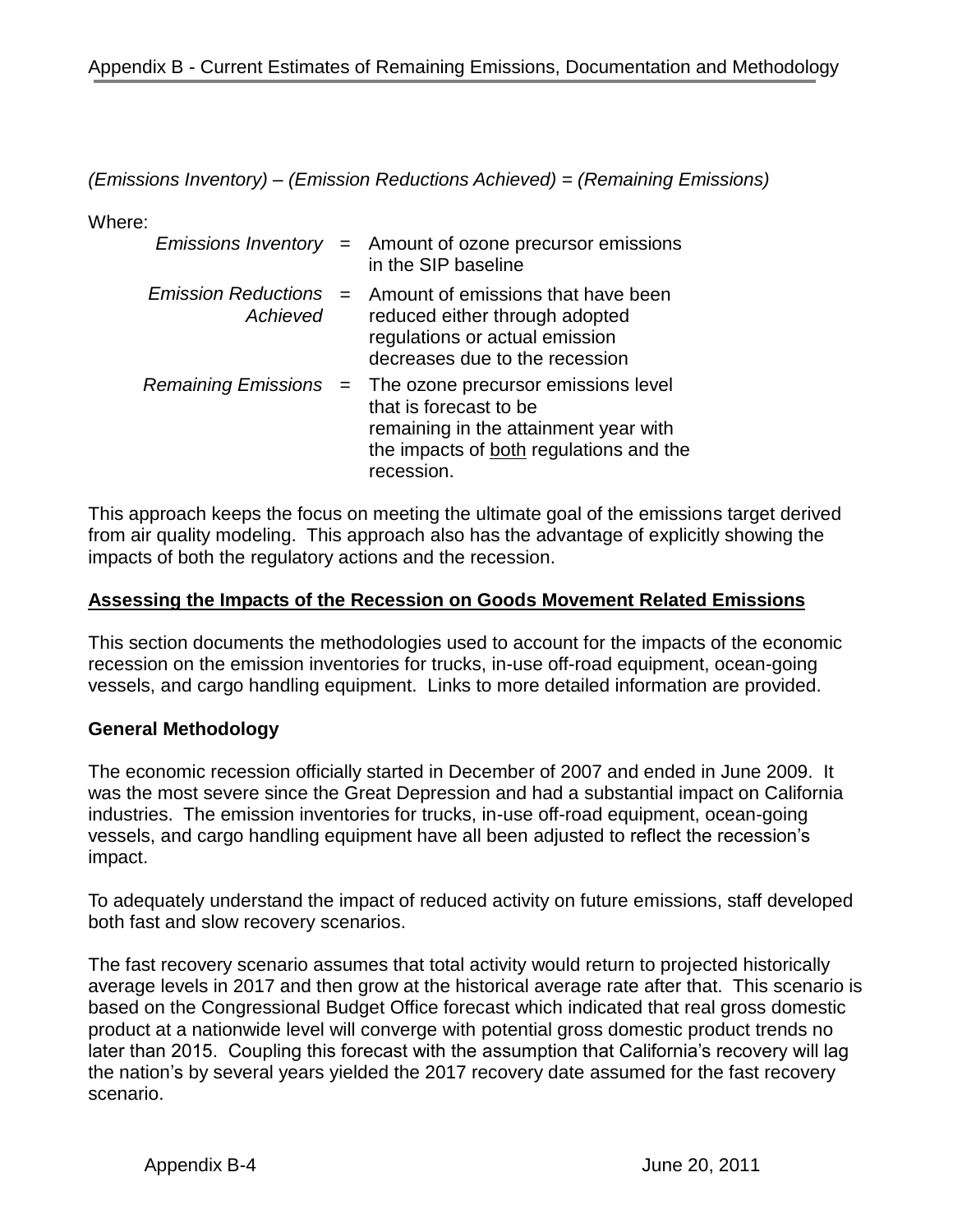In the slow recovery scenario, staff assumed that activity would be permanently depressed relative to historical levels, but continue to grow at the average historical growth rate beginning in 2011.

While the fast and slow scenarios provide reasonable bounds of possible recoveries, for rulemaking purposes and for this SIP update, a single forecast is needed. For that forecast, staff assumed an average recovery midway between the fast and slow recoveries. The chart below illustrates the two bounding scenarios and the assumed average used in this report. This is the same approach developed to provide economic relief through last year's regulatory amendments to the diesel trucks, buses, and off-road equipment rules.



# **In-Use On-Road Trucks & Buses**

Staff updated the inventory for diesel trucks and buses to support ARB consideration of regulatory amendments to provide economic relief last December 2010. The update was comprehensive and included revised population estimates, new regional allocation factors, lifetime odometer assumptions, revised growth rates, forecasted vehicle age distributions to reflect the impact of the economic recession, and updated out-of-state vehicle activity. These changes are described in detail at:

<http://www.arb.ca.gov/regact/2010/truckbus10/truckbus10.htm>

This report required emission estimates for years and pollutants (ROG) that were not needed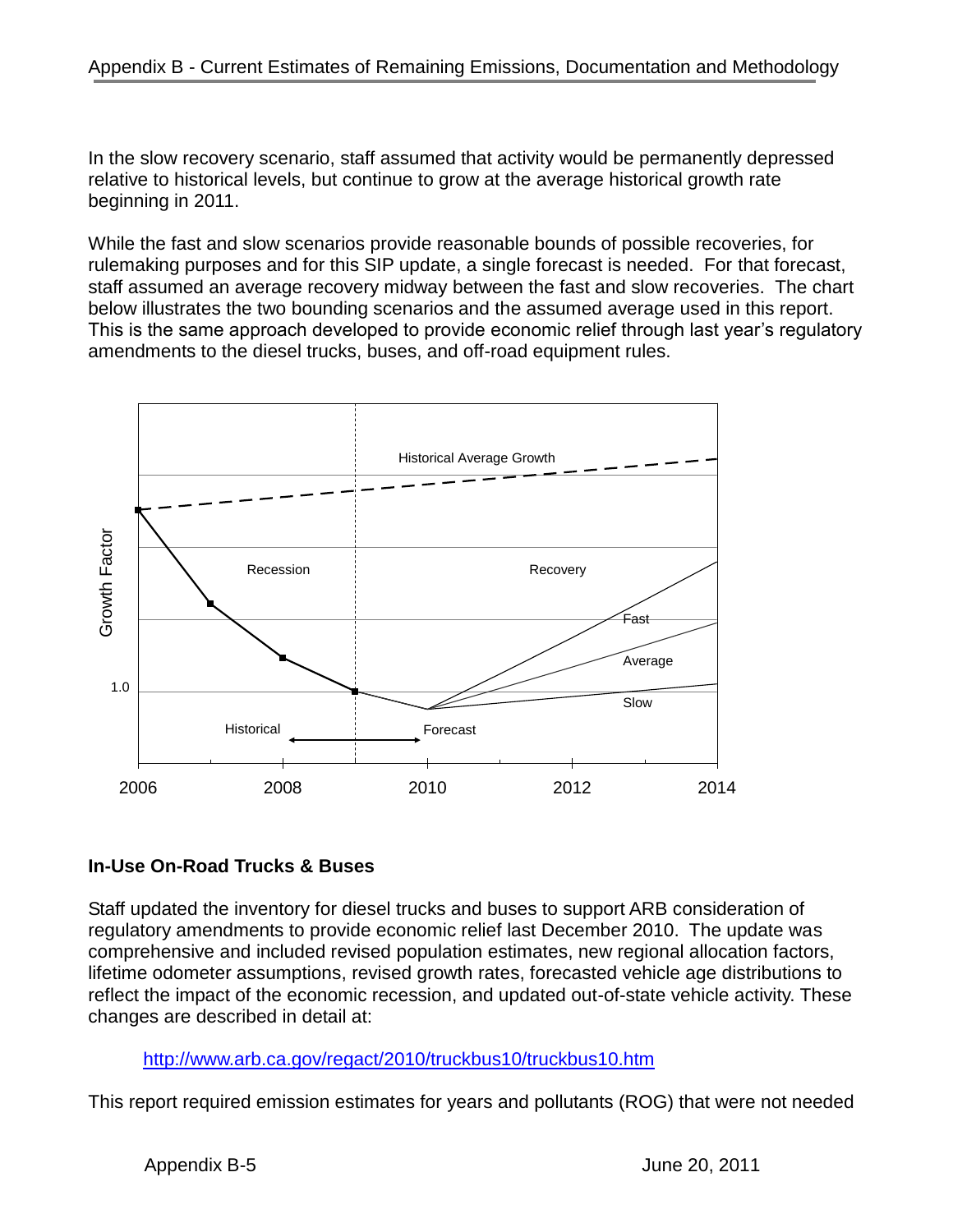for the 2010 rulemaking staff report. Staff used the same methodologies and principles used for the December 2010 regulatory inventory to develop estimates for the other years and pollutants in this report.

# **In-Use Off-Road Equipment**

Just as for trucks and buses, staff completed a comprehensive revision to the inventory for off-road equipment to support ARB consideration in December 2010 of regulatory amendments to provide economic relief. Updates were made to the population of equipment, annual activity, load, and future equipment sales. These changes are described in detail at:

#### <http://www.arb.ca.gov/regact/2010/offroadlsi10/offroadlsi10.htm>

This report required emission estimates for years and pollutants (ROG) that were not needed for the 2010 rulemaking staff report. Staff used the same methodologies and principles used for the December 2010 regulatory inventory to develop estimates for the other years and pollutants in this report.

# **Ocean-Going Vessels (OGV)**

The OGV inventory in the ozone SIP included vessel-specific data, an improved vessel traffic network, vessel-specific hoteling and anchorage times, and improved vessel speeds. Staff has refined that inventory since then to support rulemaking in 2008 on the sulfur content in fuel. Staff has further updated that 2008 inventory in anticipation of amendments to the same fuel rule later this year. That information is used in this report. In general, the updates include improved algorithms for vessel speed reduction (VSR), auxiliary engine power, and estimating low load adjustment factors. Recession impacts are based on container throughput statistics for the Ports of Los Angeles, Long Beach and Oakland. OGV activity was down about 25% for the combined Ports of Los Angeles and Long Beach and about 15% for the Port of Oakland between 2006 and 2009. More information is available at:

<http://www.arb.ca.gov/ports/marinevess/ogv.htm>

# **Cargo Handling Equipment (CHE)**

An update to the cargo handling equipment (CHE) inventory is currently underway using new information about the population, equipment usage, impacts of the recession and fleet turnover. The new model is still under development and not available for use in this report; therefore, staff scaled the existing ozone SIP CHE emissions inventory to account for the new data.

The inventory used for the ozone SIP was based on population and activity values from a 2001 to 2004 survey. As part of the adopted regulation, equipment owners were required to report the population of their equipment to ARB. Additionally, between 2005 and 2009 the ports and rail yards have conducted their own emission inventories. This new information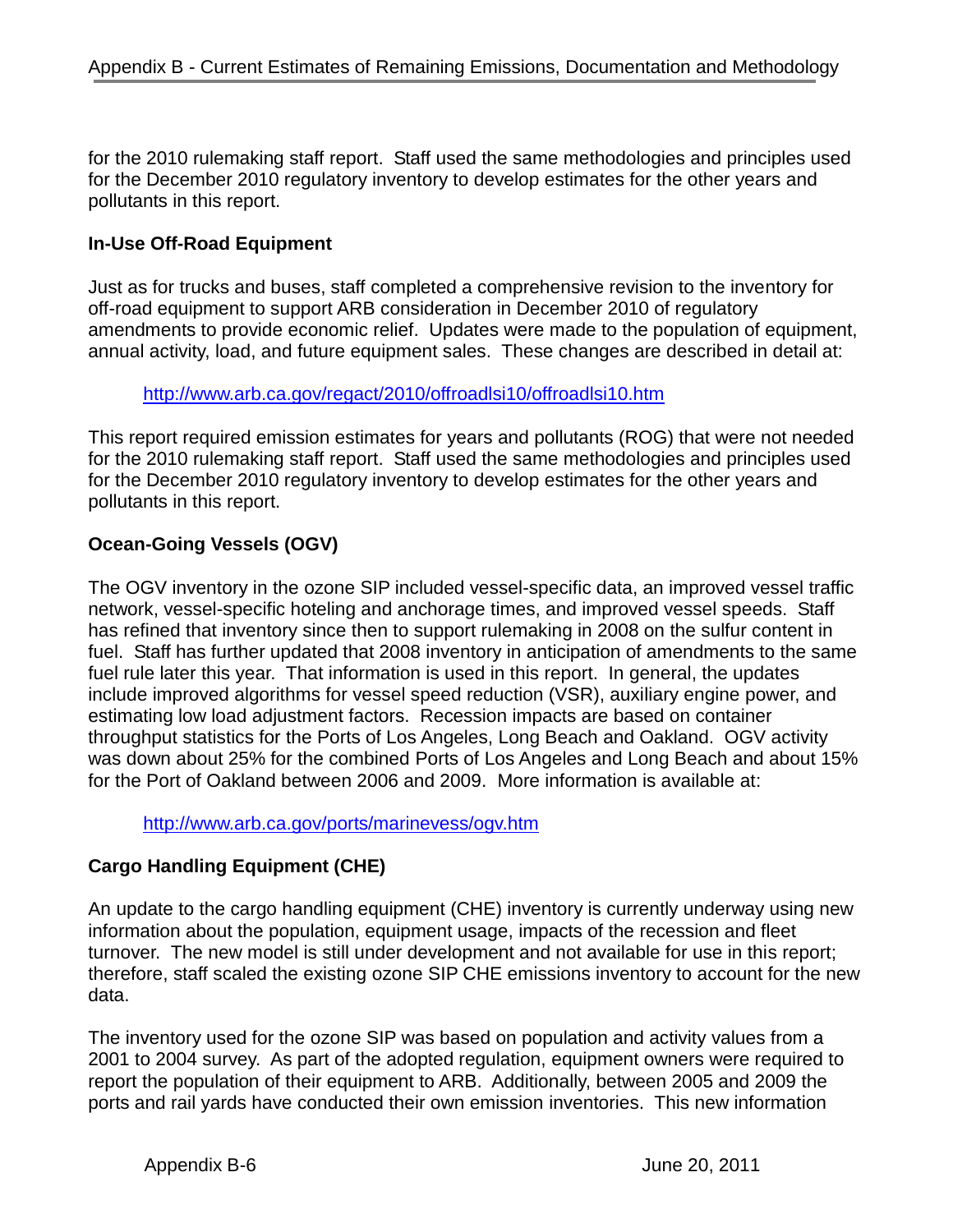indicates that the total State population is slightly higher than originally assumed. These same data sources include updates to activity and load factor. However, changes in activity and load factors offset these increases in the population.

To account for these changes, staff compared baseline 2006 emissions from the original inventory to the draft updated inventory baseline. As discussed in a recent February 2011 workshop, emissions for NOx are approximately 27 percent lower. For this report, staff assumed 2006 emissions were 27 percent lower than in the SIP. To forecast emissions forward from 2006, staff compared the original growth assumptions for CHE to the growth in port truck activity in the 2010 Truck and Bus Rule inventory model. Assuming that the CHE activity relates chiefly to the movement of shipping containers, staff reduced growth by approximately 20 percent. More information is available at:

### <http://www.arb.ca.gov/ports/cargo/cargo.htm>

### **Commercial Harbor Craft**

In 2007, ARB adopted a commercial harbor craft regulation and adopted amendments to the original rule in 2010. Updates were made to the population of equipment, annual activity, and regional allocation. These changes are described in detail at:

<http://www.arb.ca.gov/ports/marinevess/harborcraft/hcdocuments.htm#regulatory>

### **Emission Inventory Improvements for the San Joaquin Valley**

### Nature of Emissions Update

The San Joaquin Valley Air Pollution Control District (Valley Air District) initially adopted the 2007 8-hour ozone SIP in April 2007. At that time, the SIP reflected the best available emissions inventory estimates, technical calculations, and air quality modeling used to meet federal air quality planning requirements.

Since the San Joaquin Valley 2007 8-hour ozone SIP was adopted, both ARB and the Valley Air District have continued to evaluate and update emission inventory categories under their respective authority. As described earlier in this Appendix, ARB has identified emissions inventory improvements through the recent rulemaking process for trucks, in-use off-road equipment, ocean-going vessels, and cargo handling equipment. These ARB emission inventory improvements were submitted to U.S. EPA on May 18, 2011 as an update to the PM2.5 SIPs for the San Joaquin Valley and South Coast. The Valley Air District also identified emissions inventory and forecasting method improvements subsequent to the adoption of the 2007 8-hour ozone SIP that were incorporated into the San Joaquin Valley 2008 PM2.5 SIP. ARB staff briefed the Board on the improvements in November 2007, when staff presented the Board with the report entitled "ARB Staff Report to the Air Resources Board: Accelerating San Joaquin Valley Air Quality Progress."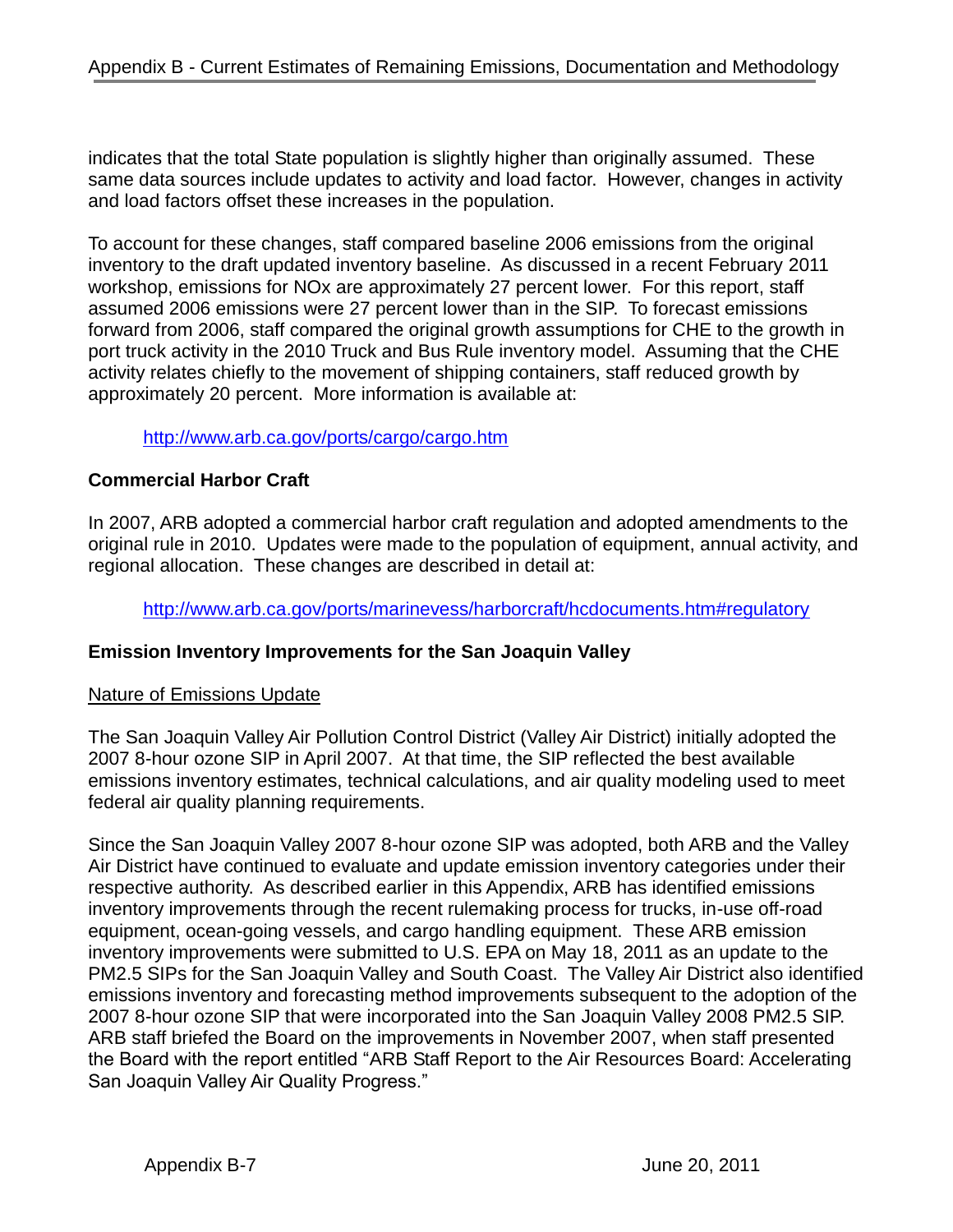The San Joaquin Valley Air District improvements included using the most recent transportation activity data provided by Valley Metropolitan Planning Organizations and updates to several categories subject to recent District rulemaking (including agricultural burning and residential wood combustion). Revisions were also made to an emissions inventory methodology from the early 1990's for a category identified as "unspecified" natural gas sources. This emissions inventory category labeled was "unspecified" because it was designed to estimate small emission sources potentially not identified in other emissions categories. A review of the methodology used to estimate and forecast this emission category showed that emissions were incorrectly calculated in the base year and a growth surrogate was applied which further increased the future year forecast. In the 2008 PM2.5 SIP, the San Joaquin Valley District revised this methodology to correct the inventory error. The 2008 methodology is also being used in this ozone SIP update.

In aggregate, the emission estimates based on ARB and San Joaquin Valley Air District improvements show a 12 percent reduction in baseline NOx emissions for 2002. The change in 2023 is relatively greater primarily because the "unspecified" natural gas emissions estimate was greater in 2023 than in 2002. The revised emission estimates are shown in Table B-1.

# Relationship to SIP Emissions Target

The SIP attainment demonstration shows how the 2023 emissions target will be met through a combination of adopted measures, new SIP measures, and 182(e)(5) emission reductions. The SIP emissions target represents the maximum allowable emissions level that the nonattainment area can accommodate while attaining the standard. The attainment demonstration in the San Joaquin Valley 8-hour ozone SIP was based on air quality modeling which used procedures set by U.S. EPA. To assess whether the emissions inventory improvements would affect the 2007 attainment demonstration, a qualitative review of the SIP modeling results was conducted. This review relied on the previous modeling results because in the near term it is not feasible to conduct new SIP modeling. Developing new SIP modeling and revisiting the adopted attainment demonstration would be a multi-year process. However, as part of the planning effort to address the expected revision to the federal 8-hour ozone standard, ARB will include 2023 attainment modeling for the current standard along with the attainment demonstration for the revised standard. If new modeling for 2023 shows that the emissions target has changed to require additional reductions, ARB will submit a revised commitment to provide the reductions needed to meet the emission target.

### Review of SIP Modeling Results

In accordance with U.S. EPA procedures, air quality models are used to predict the relative response to reductions in ozone-forming emissions for each site in the region. Two model runs are conducted. The first model run is for the reference year (in this case 2002) using a corresponding estimate of ozone-forming emissions in that year. The second model run is for a future year (in this case 2023) using forecasted emissions, including adopted controls, but no new SIP measures. This provides modeled ozone concentrations for 2002 and 2023. The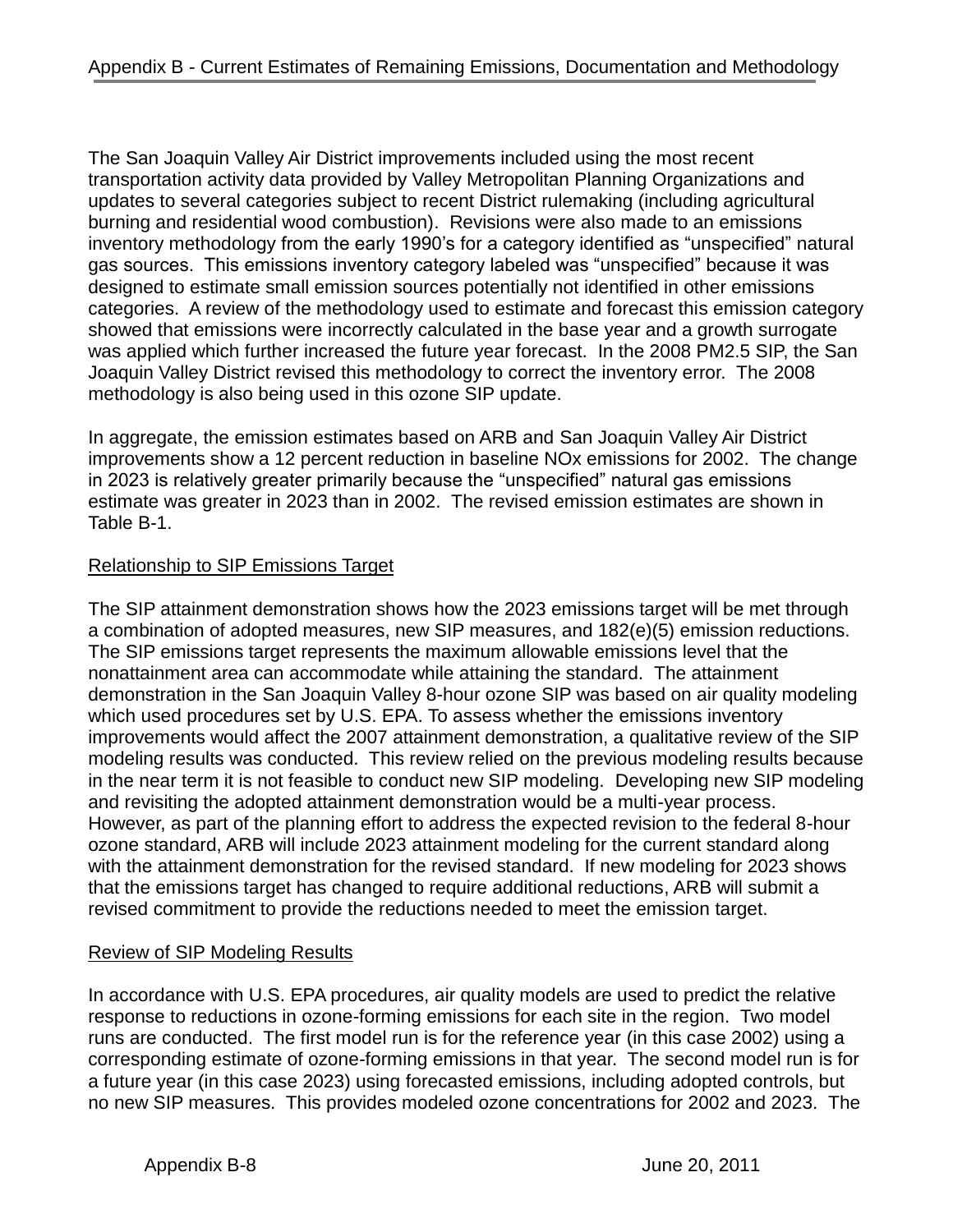ratio of these two concentrations is termed a relative reduction factor (RRF). The RRF reflects the modeled decrease in ozone levels between 2002 and 2023. The RRF is then applied to an observed baseline ozone level calculated according to U.S. EPA guidance to project the expected ozone level in the attainment year. In the San Joaquin Valley this projected ozone level was above the federal 8-hour ozone standard, indicating additional emission reductions were needed.

To determine how many additional reductions were needed an ozone response diagram was developed. The modeling analyses showed that Arvin was the most restrictive site in the San Joaquin Valley for attainment of the federal 8-hour ozone standard. The ozone response diagram for Arvin is shown in Figure B-1. To develop this diagram, further modeling simulations were conducted, each using incremental reductions of 20, 40, and 60 percent from the 2023 emissions forecast. From this information, the diagram provides the percent reduction needed to achieve an ozone concentration that meets the standard. This procedure established the SIP emissions target for the 2007 San Joaquin Valley ozone SIP. It is also apparent from Figure B-1 that the response to the NOx emission reductions is not linear. For example as you move down the diagram to greater NOx reductions, the rate of ozone improvement gets larger.

Determining an emission target based on revised emissions would require extensive new SIP modeling, following the process described above. However, to qualitatively assess the viability of the current attainment target, two pieces of information were key. First, as shown in Table B-1 the greater percent emission reductions resulting from the revised inventory would likely result in lower future ozone levels (a more responsive RRF). The diagram shows also that NOx reductions are the most effective precursor to control. Therefore, increasing amounts of NOx reductions result in a greater rate of air quality improvement. Taken together, these two pieces of information suggest that the existing emission targets are appropriate. The commitment to revisit the ozone modeling in the next San Joaquin Valley ozone SIP process will provide a timely review of the 2023 emissions target.

| Table B-1                                                        |
|------------------------------------------------------------------|
| <b>Comparison of Original and Revised NOx Emission Estimates</b> |
| in the San Joaquin Valley                                        |

|                                                   | <b>2007 SIP NOX</b><br><b>Emissions (tpd)</b> | <b>2011 NOx</b><br><b>Emissions (tpd)</b> |
|---------------------------------------------------|-----------------------------------------------|-------------------------------------------|
| 2002 Baseline                                     | 642                                           | 565                                       |
| 2023 Forecasted<br>without SIP                    | 295                                           | 225                                       |
| <b>Percent Change</b><br>Between 2002 and<br>2023 | 54%                                           | 60%                                       |